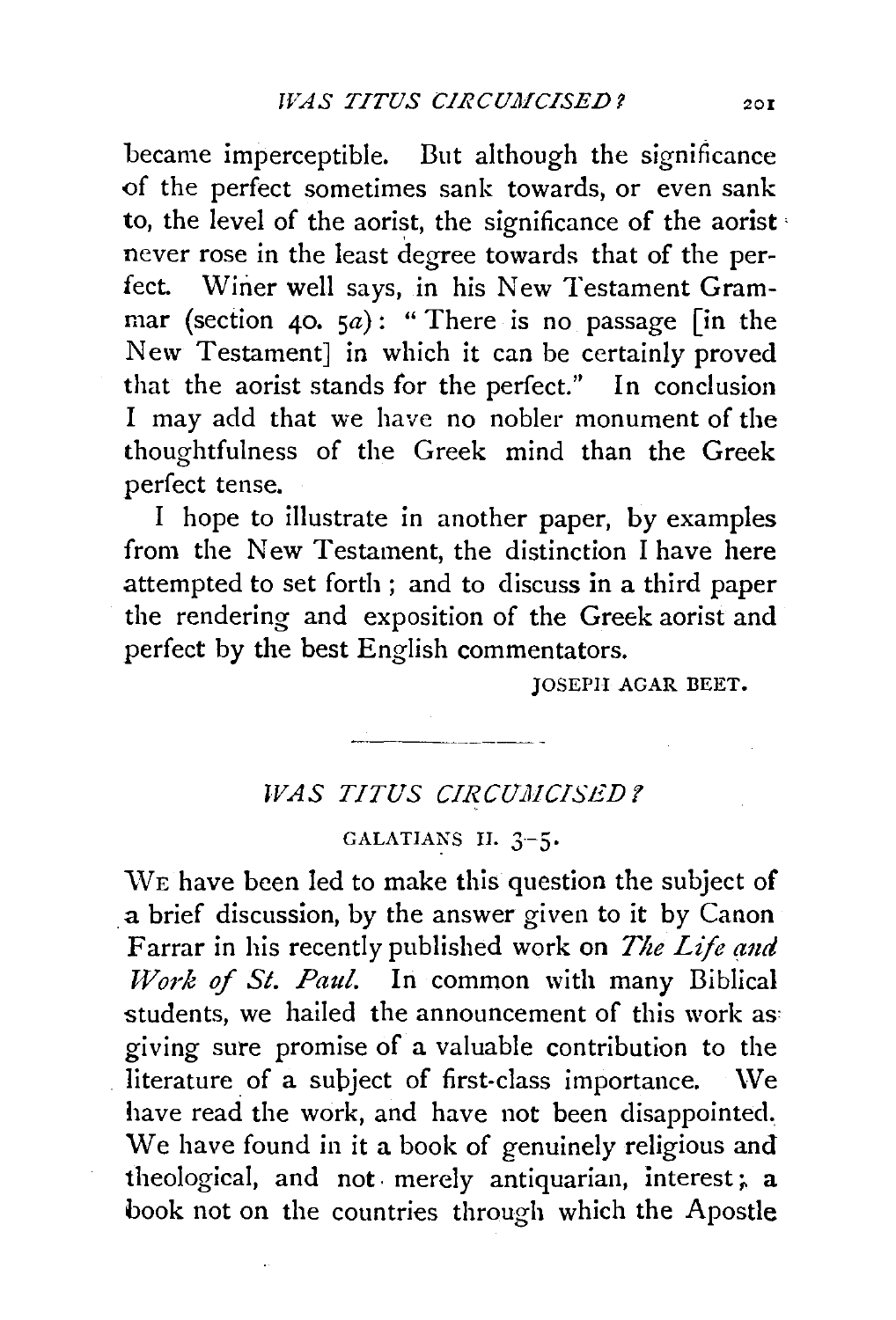of the Gentiles happened to pass, but on the Apostle himself, written by one who adequately appreciates the man and his work ; a book in which is given, in popular readable form, the results of extensive re· search and reading, replete with interesting information. and containing many valuable exegetic hints and di- -dactic reilections. But it was not to be expected that Canon Farrar should write a book on such a theme containing nothing from which any one could dissent. The esteemed author will therefore not be surprised to learn that on some points the views expressed by him appear to us doubtful. Among these is the question above indicated, viz., whether or not Titus, whom Paul took with him to the Jerusalem conference, at which the circumcision of Gentile converts was discussed, was subjected to the necessity of undergoing the Jewish rite. The point is worthy of serious consideration ; for it is not a mere question of fact, but one involving the whole question of the state of parties in the Church at the time.

Canon Farrar's view is that Titus *was* circumcised; that his circumcision was desired by " nearly the whole body of the Church at Jerusalem, including almost certainly all who were living of the twelve apostles and their three leaders;" that Paul resisted for a while, but at length yielded; not, however, to mere *compulsion*, but. out of regard to considerations of expediency; that when the Apostle says, " Neither was Titus compelled to be circumcised," the meaning is, Compulsion was indeed attempted, but it was not successful. I did circumcise Titus, but not because of the pressure brought to bear on me, but because I wanted to remove this preliminary difficulty out of the way, and so get to the discussion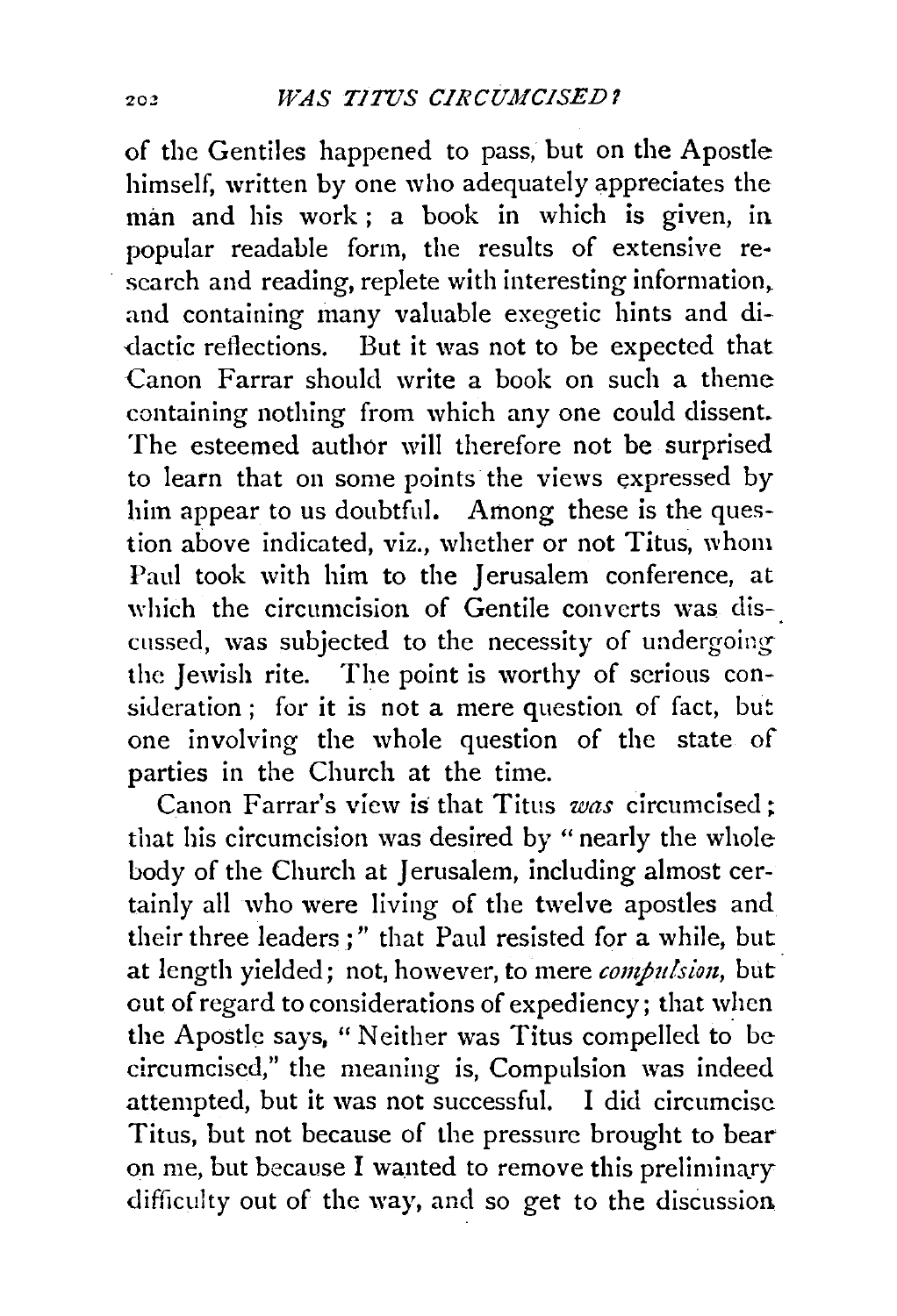of the general question, and because I was even afraid that my friend's life might be endangered if I endeavoured "to introduce an uncircumcised Gentile *as*  a full partaker of all religious rites in a Judao-Chris*tian community*." In proof that such a risk was really to be apprehended, the author refers to the effect produced some years later by the appearance of Trophimus in Paul's company in Jerusalem, an element which, he says, has been universally overlooked in the discussion. <sup>1</sup>

Now, with reference to the excitement created by the presence of Trophimus, to begin with that point, it may fairly be asked whether universal disregard of it as an clement in the case may not be due to a conviction, that it is not legitimate to take the state of feeling in Jerusalem seven or eight years later as an index of the state of feeling which prevailed in the holy city among the members of the Christian Church at the time of the Conference. \Ve are not to assume that the humour of the people of Jerusalem was unchangeable, any more than the humour of men generally is found to be. It is intrinsically probable that there were fluctuations of mood and variations of bias in the Jewish Church of the apostolic period, partly arising from internal causes, partly due to varying phases of general Jewish politics. Thus Hausrath is of opinion that the intercourse of the disciples of Jesus with the heathen and with Samaritans was much less reserved in the first time after Jesus than after the two persecutions by Saul and Herod Agrippa. He thinks that about the year 40 a period of reaction in the direction of .Pharisaic rigour set in, and, as an evidence of its

<sup>1</sup> *The Life and Work of St. Paul*, vol. i. pp. 412-420.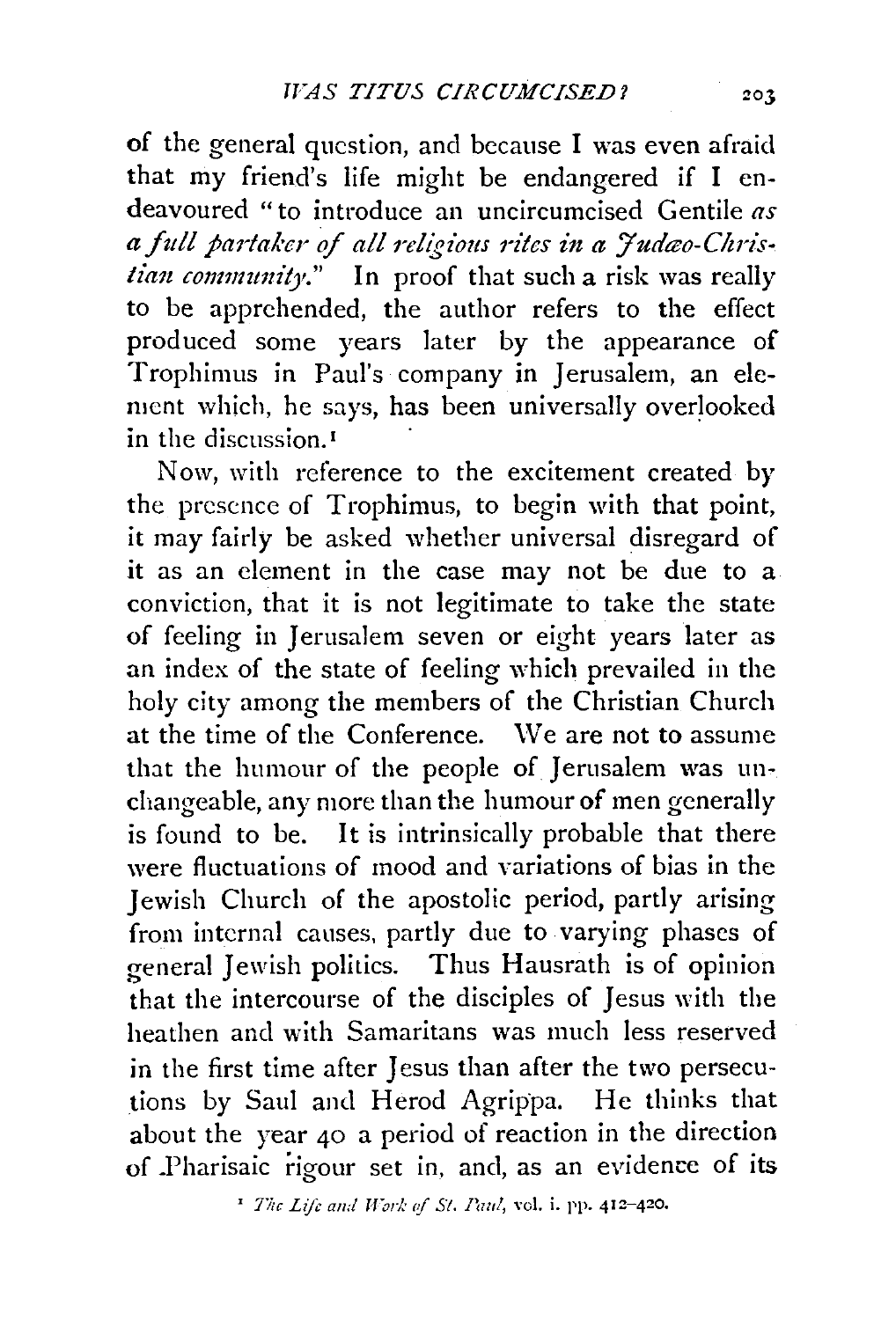existence, he points to the fact that thereafter not Peter but James appears as the leading man in the  $Church.<sup>1</sup>$  He finds traces of the ascendancy of James even at the council or conference in Jerusalem, and this may seem to justify Canon Farrar's reference to the events recorded in Acts xxi. in illustration of the state of feeling at the earlier period. But this is not .a necessary inference. Reactions, like all other movements, are gradual, and take time to develop. We may conceive of a state of· feeling hostile to the Gentiles as in the incipient stage at the time of the Conference, and as increasing until, seven years afterwards, it had developed into a wide-spread and intense antagonism, such as seems to be revealed in the riot occasioned by the appearance of Trophimus in Paul's company. Such a growth and intensification of Judaistic bigotry, after it had once been brought in contact with Pauline universalism, would be in strict accordance with the usual course of religious controversy, and may almost be taken for granted. To these observations it may be added, that if the state of matters in Jerusalem at the time of the Conference was such as Canon Farrar supposes, it is difficult to understand how Paul thought of taking Titus with him at all.

Canon Farrar thinks it clear that Paul was "most vehemently urged" to take the step of circumcising Titus, not merely by the general body of the Church at Jerusalem, but by all who remained of the twelve apostles, including their three leaders, Peter, James, and John. What evidence is there for this rather serious statement? None is produced except the

' *JVetttcstammtliche Zeitgcschidllc,* ii. 324-27.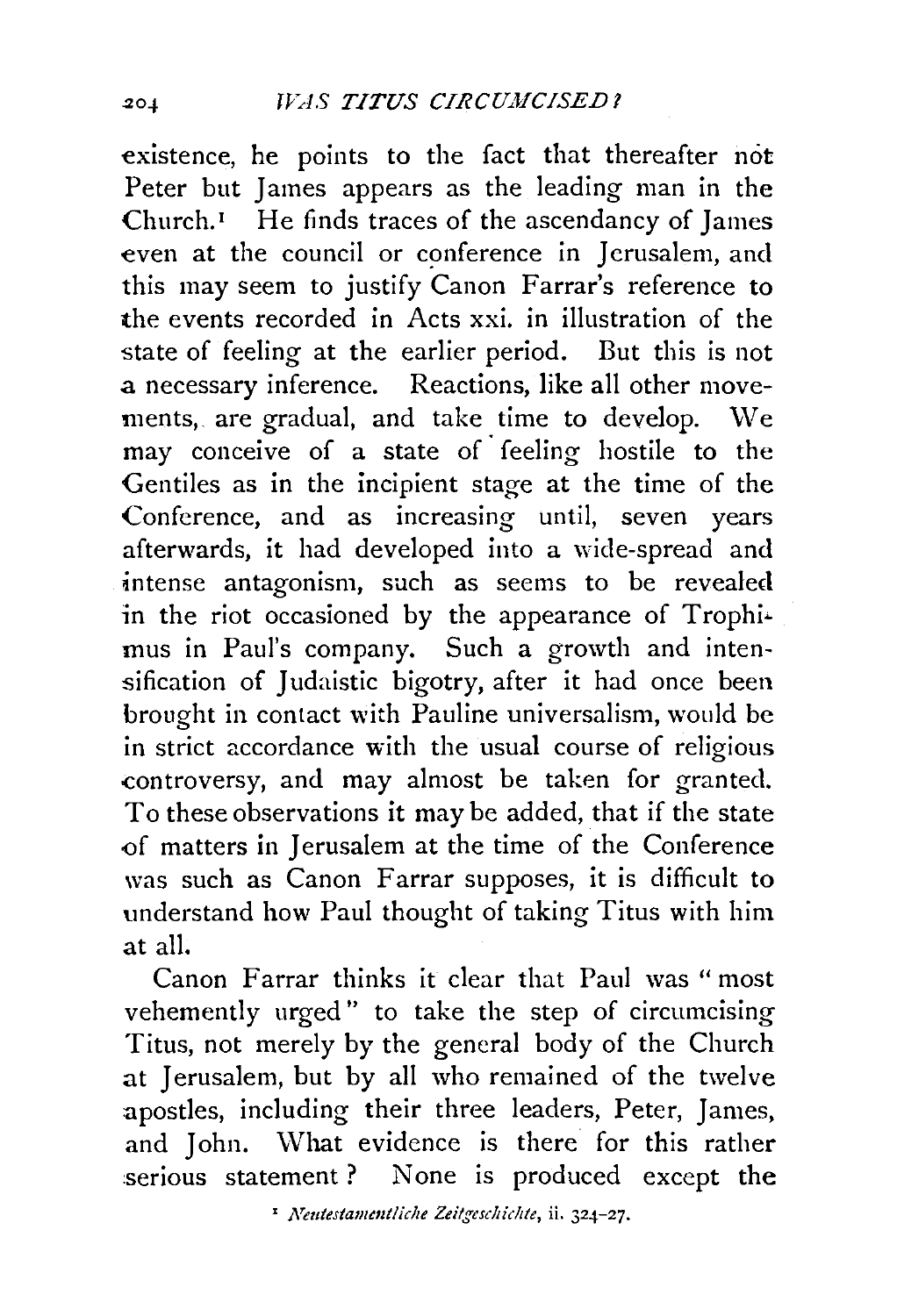rugged and incoherent structure of the sentences in which the Apostle speaks of the subject. " Perhaps the extraordinary convulsiveness of his expressions is only due to the memory of all that he must have undergone in that bitter struggle."<sup>1</sup> The passage is certainly difficult enough to construe or expound in accordance with ordinary grammatical rules, resembling one of the sentences in Oliver Cromwell's speeches, which Carlyle compares to a serpent of eternity, "the head of it eating the tail of it." It is not too much to say of it, as. Bishop Lightfoot does say, that "the thread of the sentence is broken, picked up, and again broken," insomuch that the grammar is utterly shipwrecked.2 But is this so exceptional and isolated a phenomenon in the Pauline literature that it may be regarded as a sure index of extraordinary agitation in the writer's mind caused by the recollection of some peculiarly bitter experience?' Is not crowding of thought and emotion, giving rise to sudden transitions, long parentheses, changes of construction, and consequent obscurity in the sense and "shipwreck" of the grammar, rather a fixed characteristic of Paul as an author? On this point let us hear Renan: "The language" [of Paul's letters] "is, if I may venture to say it, pulverized-not a single consecutive phrase. It is impossible to violate more audaciously, I say not the genius of the Greek language, but the logic of human speech. One might describe it as a rapid conversation stenographed and reproduced without corrections."3 If this be even approximately true, as it undoubtedly is, it is not admissible to lay so much

<sup>&</sup>lt;sup>1</sup> Life and Work of St. Paul, vol. i. p. 413.

<sup>&</sup>lt;sup>2</sup> Commentary on the Epistle to the Galatians, in loc.

<sup>3</sup> Saint Paul, p. 232.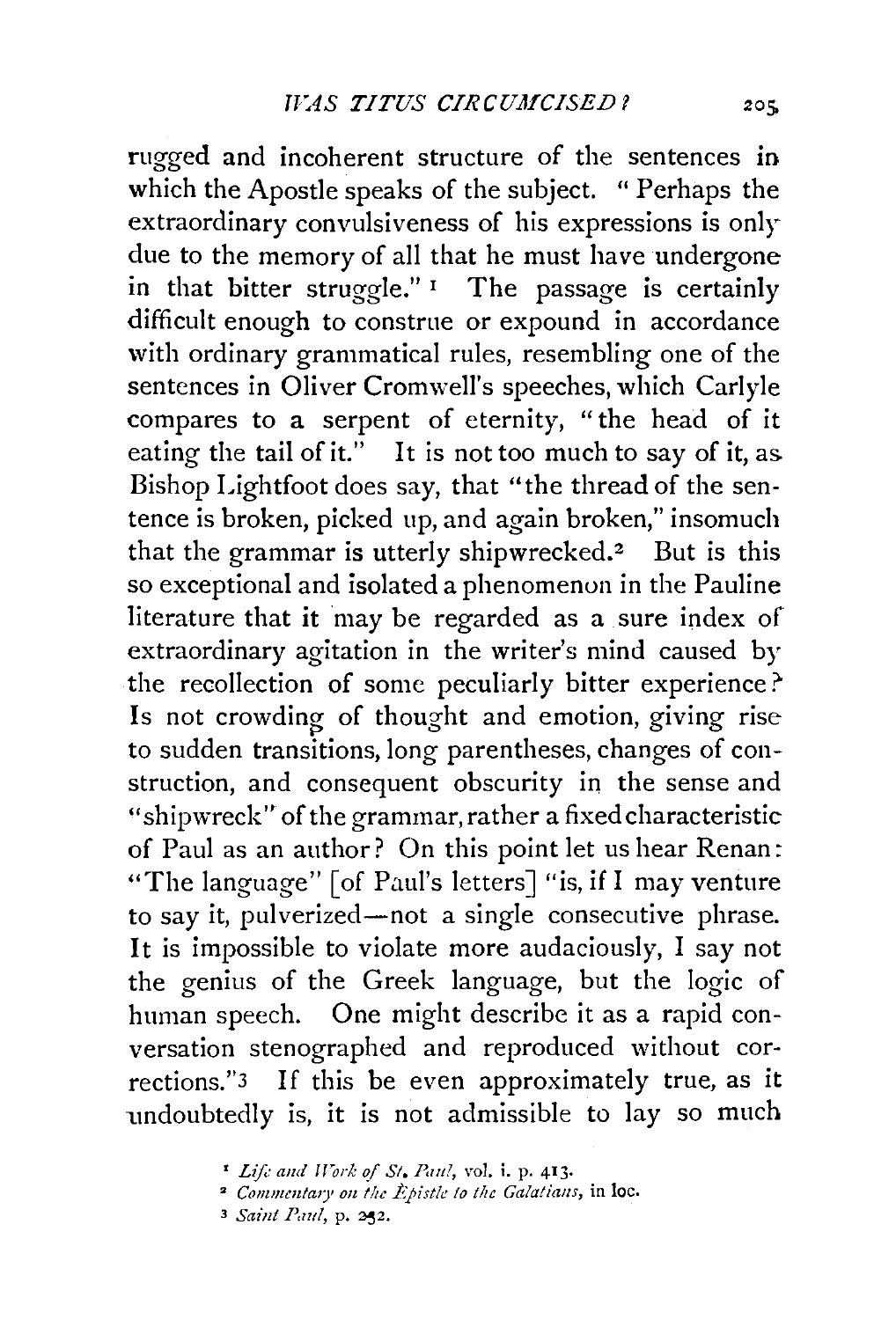stress on the shipwreck of grammar in this particular case as is done both by Canon Farrar and by Bishop Lightfoot, and to infer from it, as the only possible cause of the shipwreck, the existence of a hidden rock in the shape of "the counsels of the apostles of circumcision." $\mathbf{I}$  The rock is certainly a hidden -one, for it nowhere appears on the surface of the narrative; and we take leave respectfully to doubt its existence altogether, for as we read Paul's statement, he appears to indicate with tolerable plainness, notwithstanding the faulty grammar, that the apostles were not inclined to give any such counsels. Our reading of the passage in dispute is, in brief, this: I went up to Jerusalem, taking Titus with me as a sample of Gentile converts, and as a concrete embodiment of Gentile liberties ; and I laid before them {the members of the Jerusalem Church generally) the Gospel which I am in the habit of preaching among the Gentiles, but privately also to those in authority, the apostles, especially the pillar apostles, Peter, James, and John : for I was full of anxiety lest my work as a preacher among the heathen should have been in vain. But my anxiety turned out to be happily without cause, for so far were the Church in Jerusalem and their leaders from objecting to my Gospel, that they did not even so much as insist on the circumcision of Titus; and of course Titus was not circumcised. There were indeed certain false brethren who demanded his cir- -cumcision, but I declined utterly to listen to them even for a moment, knowing full well how much was at stake, -even nqthing less than the truth of the gospel in its integrity as a gospel for Jews and Gentiles alike on

' Lightfoot on Galatian:.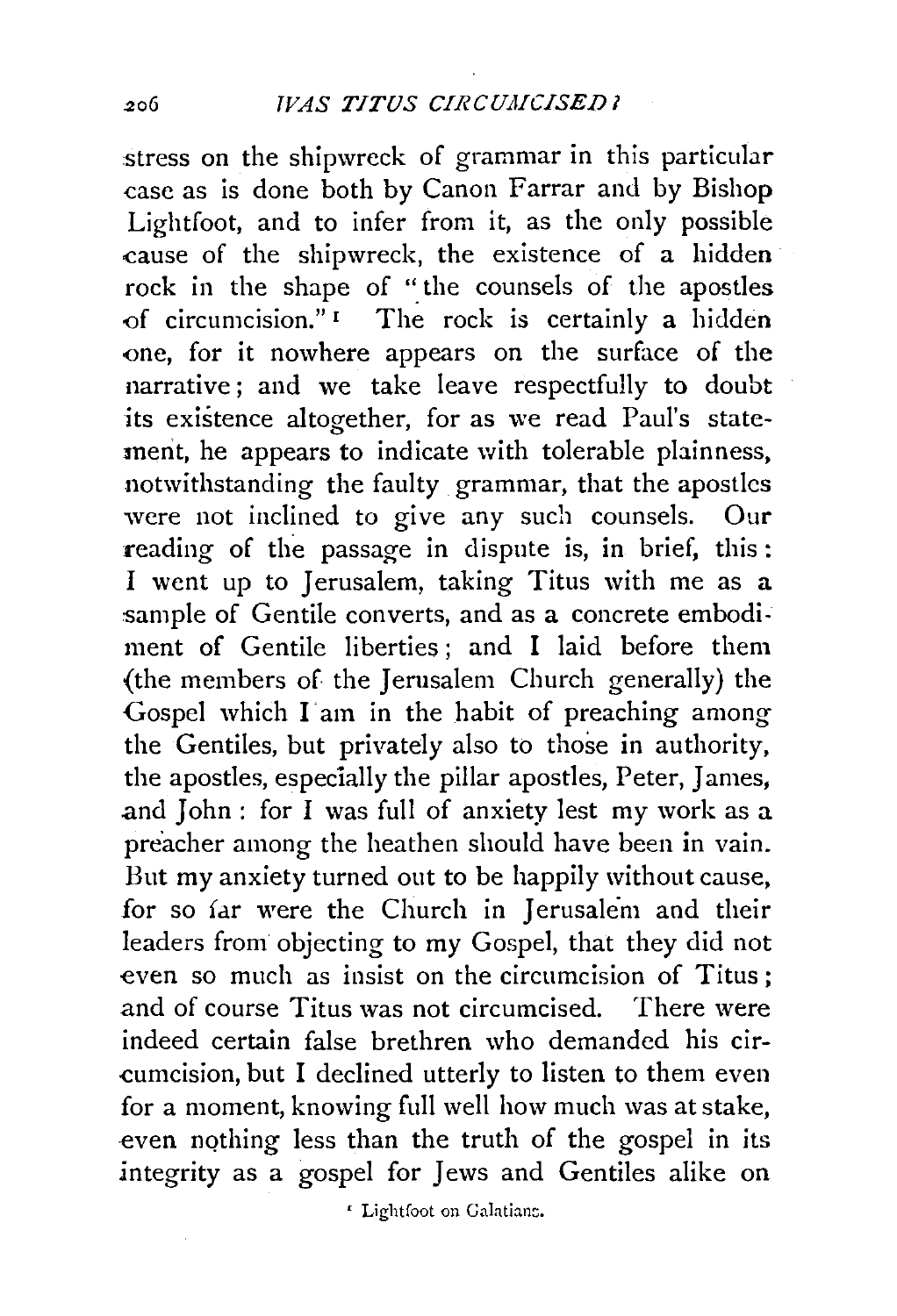equal terms. In this construction of the disputed passage we are happy to find ourselves in accord with Keim, who in his recently published work, *A us dem Urchristenthum,* has a valuable paper on *The Apostolic <i>£* conference, the general drift of which is to reduce to a minimum the discrepancy between Paul's account of the transactions and that given in the Acts. Keim says : " The Church exacted of him [Paul] neither a general promise of future circumcision of Gentile converts, nor even the preliminary circumcision of Titus. He owed the victory [over the false brethren] to himself, but also to the moderation of the Church, .and the conscientiousness and wisdom of the leaders who, in the public meeting, as in the private conference, made no demands ; not only none such as he could submit to, but none such as in their view he ought to submit to; so conclusively proving to him that he had not run in vain."<sup>1</sup> As against the impression that the whole passage bears the stamp of bitter recollections, Keim remarks that Paul's narrative is visibly optimistic, not pessimistic. " For whereas he came to Jerusalem fearing that his mission might be deemed chargeable with serious defect, he begins his report with the tranquillizing assurance that not even the least pressurethe demand to circumcise Titus-had been brought to bear, and he concludes with the certainly not ' cold,' but joyous warm declaration, that, in place of a negation to the smallest extent of his gospel, a positive understanding had been come to with the influential men. The less pleasant element which preceded both acts he makes an appendix of the first act, so that his annoyance on account of it appears neutralized by the

<sup>1</sup> *Aus dem Urchristenthum*, p. 71.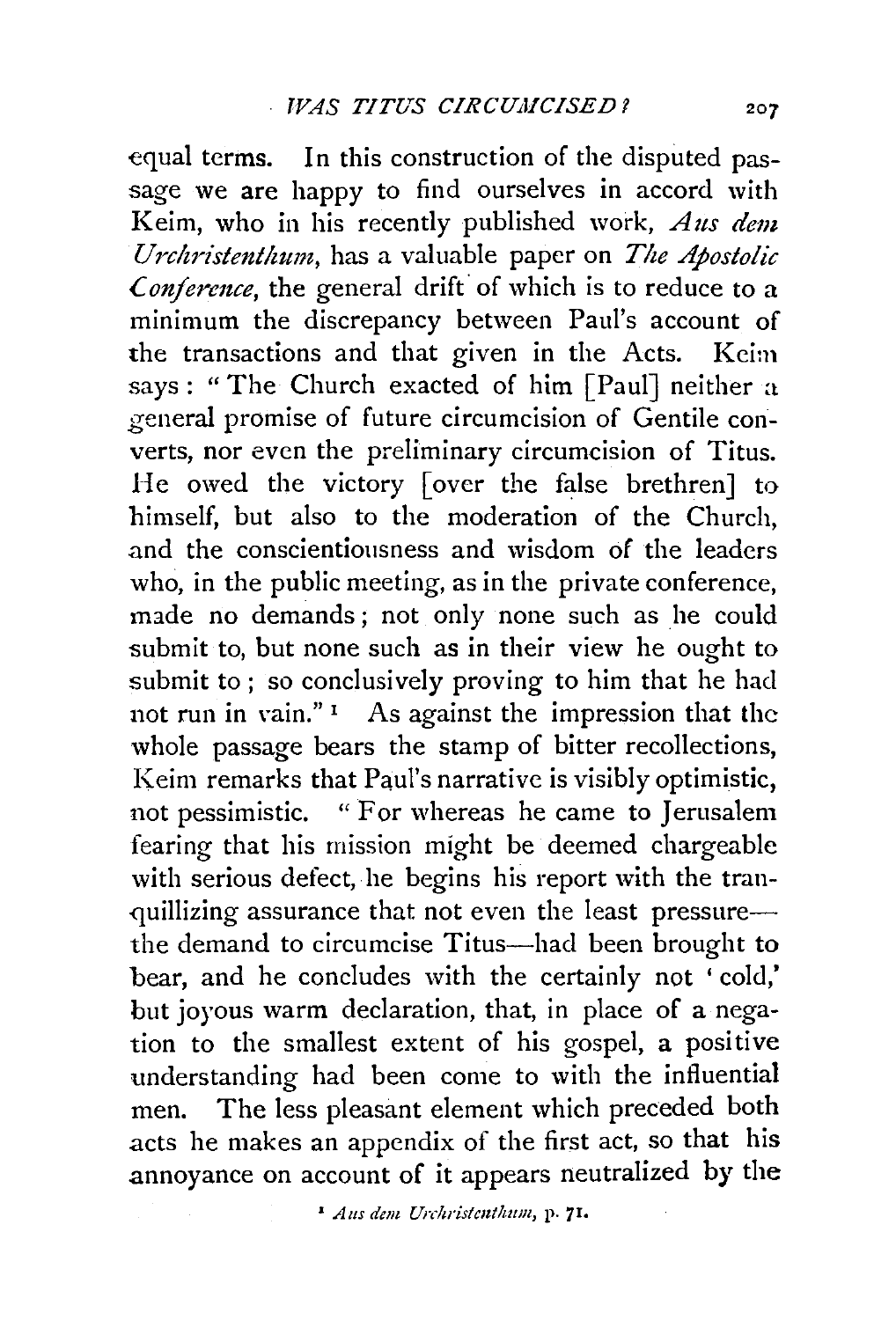favourable result. To the unpleasant fact itself he assigns modest dimensions. For it is only Jewish-Christian spies who attempt the enslavement of the heathen Christians. There is not a single trace of evidence that in this attempt either the Jerusalem Church or the influential apostles were implicated." <sup>I</sup>

But Canon Farrar finds a trace of such implication in the verb  $\dot{\eta}$ vayká $\sigma \theta$ , which he rightly assumes to refer to the Church and the apostles, and interprets so as to imply that they desired the circumcision of Titus. Compulsion was attempted, and the thing was done, but not *under* compulsion: so he reads the facts. The question, therefore, comes up, Is this a right interpretation of the verb ? Does the denial of compulsion refer to the cause of a certain action supposed to be done, or does it refer to the attitude of the Church and its leaders ? Does the statement signify; Compulsion was not the reason of the action, or, There was no compulsion attempted ? We maintain the latter view, and in support of it we simply refer to the way in which Paul uses the very same verb further on in the same Chapter, in his account of his remonstrance with Peter at Antioch. On that occasion, he tells us, he said to Peter, among other things, " If thou, being a Jew, livest after the ethnic fashion, and not Judaistically, why compellest thou *(αναγκώζεις)* the Gentiles to Judaize ?"<sup>2</sup> The reference here is undoubtedly to the attitude of Peter. Whether his conduct did or did not as a matter of fact cause the Gentiles to Judaize is not the thing of importance-probably it did not; but the thing Paul wished to emphasize was that that conduct was in its intention or tendency compulsory

' *St. Paul,* p. 73· " Gal. ii. 14·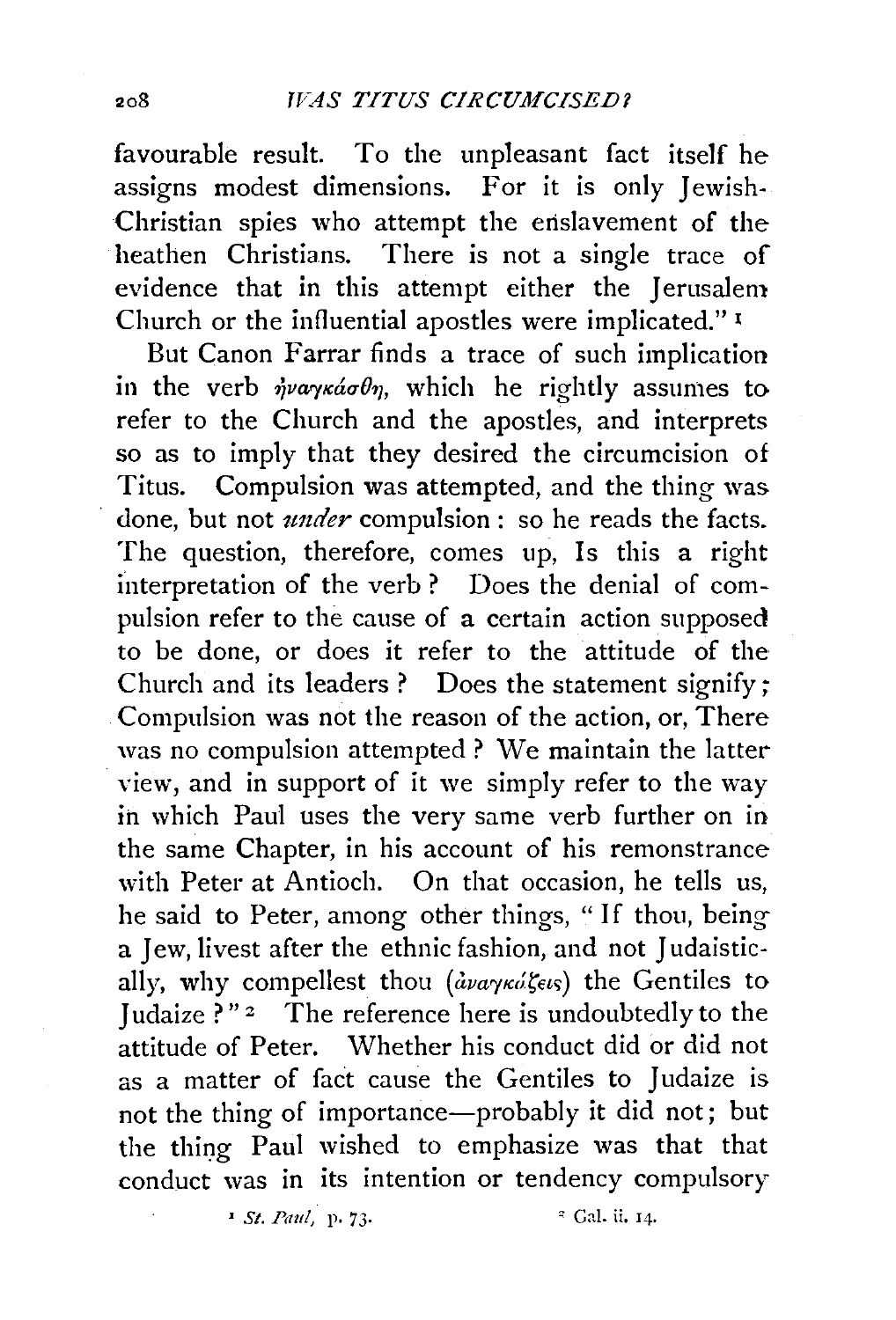in the direction of Judaistic practice. He says in effect. to Peter, In withdrawing from social fellowship with Gentile Christians, you are virtually assuming the attitude of one who says to these brethren, Except ye be circumcised ye must be as good as excommunicated. In other words, the verb  $\frac{\partial v}{\partial x}$  *ava y kasetrive*, not an objective reference; it points out not the cause of a certain course of conduct on the part of the Gentiles, but the significance of a certain attitude assumed towards them by Peter. Transferring this sense of the verb to the place where it is previously used, what sense does the sentence yield? This: that neither the Church as a whole, nor the apostles, took up the position of demanding the circumcision of Titus, or did anything which might be construed as compulsion to that effect. What Paul negatives is *intention* on the part of those referred to in the previous verse, not the *causality* of their supposed intention. And that being so, we may safely infer that the apostles did not even so much as hint at the odious proposal. For' a hint from such as they would, in Paul's view, and in truth, have been seriously compulsory. If it was compulsion in Peter simply to withdraw from social intercourse with Gentiles out of cowardly deference to the men who came down from Jerusalem, would it have been less than compulsion in the pillar apostles to have said to Paul, We think, brother, that you ought to consent to the circumcision of Titus, as a measure required at once by Jewish law and custom and by considerations of expediency ? And if there was no compulsion, even I;) the extent of the utterance of such a suggestion, it goes without saying that in point of fact Titus was not circumcised.

VOL. XI.

 $20C$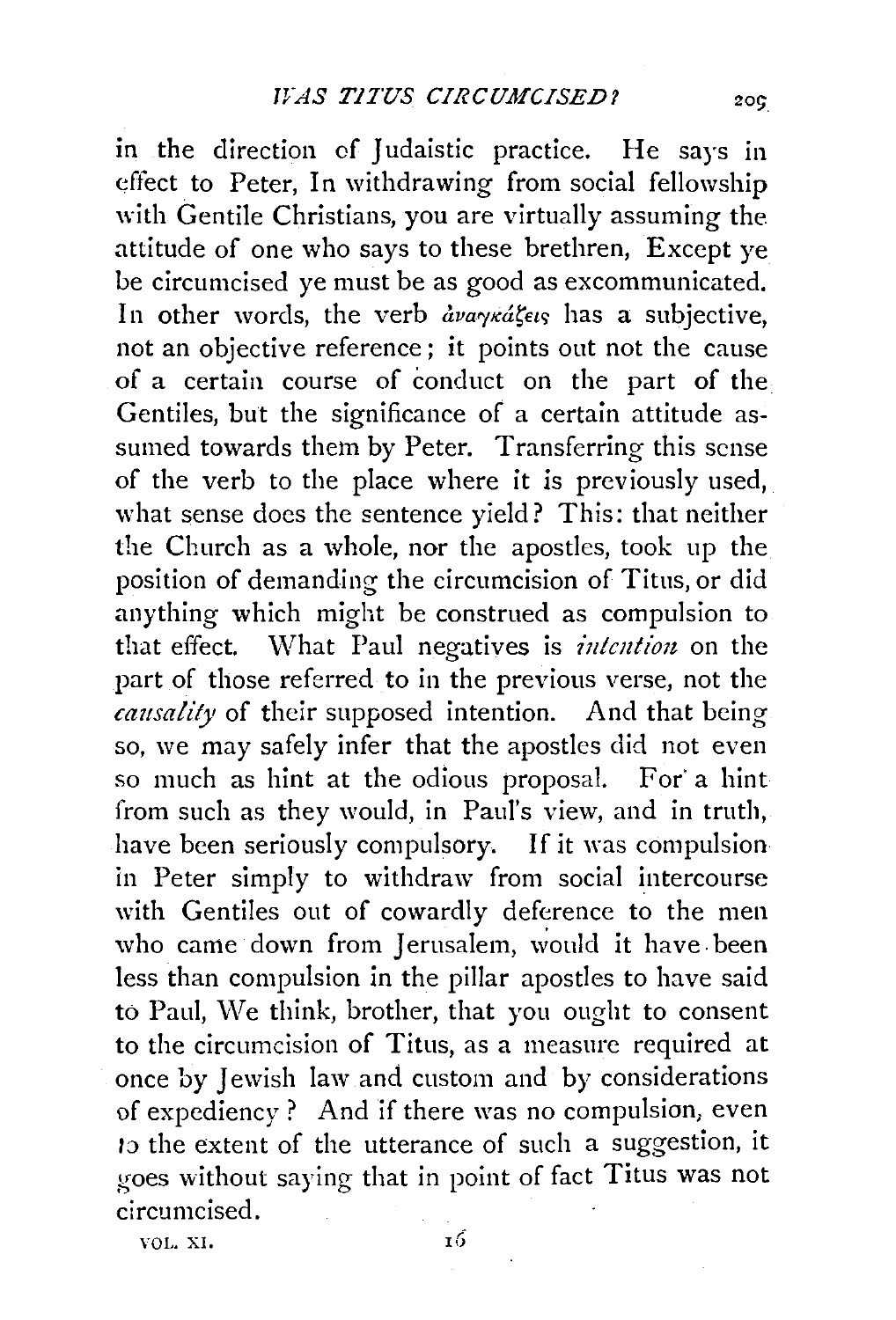Assuming that the contrary was the fact, Canon Farrar apologizes for Paul's yielding to supposed pressure by the remark that he "cared for *ideas*, not for forms." It is most true; but just because he cared for ideas, he cared also for forms or facts which involved or embodied ideas or principles. In proof of this statement we have but to turn once more to the account the Apostle gives of his altercation with Peter at Antioch. With what tremendous ideal significance he charges the weak behaviour of his poor brother apostle! In that behaviour he discovers at least three very grave offences: (1) virtual excommunication of the Gentile Christians; (2) self-stultification; (3) frustration of the grace of God. To withdraw from the company of the Gentile believers was in effect to say to them, Unless ye be circumcised ye cannot be members in full communion with the Church of Christ. A most unjust and tyra nnical position to take up in any case, but peculiarly offensive in one who had not himself been a strict and consistent observer of Jewish custom. And in that very inconsis · tency Peter, according to Paul, was guilty of a second offence of a serious nature, viz., self-stultification. If he was right in withdrawing from the Gentiles, he had been wrong all the time he had practised laxity in regard to the Jewish ritual laws. In building again the things he had formerly destroyed he made himself a transgressor. To some it might seem as if for a Jew to take his place beside Gentile " sinners,'' as needing salvation by grace not less than they, made Christ a minister of sin. But that was only a superficial view of the matter. Peter and Paul, in calling themselves sinners, by believing in a gospel of grace, did not make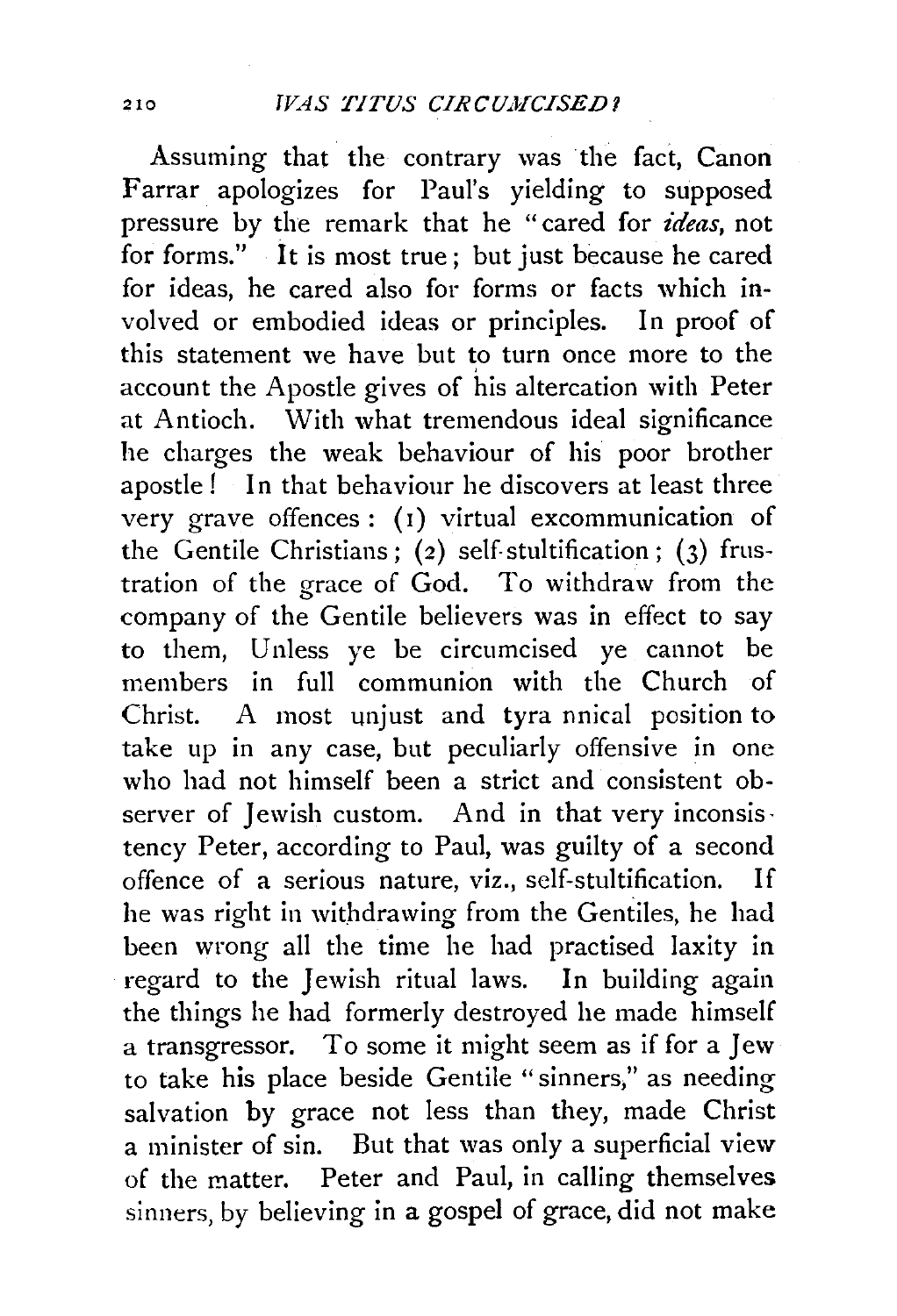themselves worse than they were, but only acknowledged their true position before God. But for a man .to act to-day as if circumcision and ceremonial cleanness were nothing, and to-morrow as if they were of fundamental moment, was a very serious matter. It was serious for himself, for he could not be right in both ways of acting; and it was serious in relation to ithe gospel, for it involved in effect and in principle -and this was Paul's third charge against Peter-the frustration ,of the grace of God. The charge is not brought directly, but it is brought with even more effect indirectly by a personal repudiation of the offence on the part of the speaker. In saying "I do not frustrate the grace of God by making the law joint saviour with Christ;  $I$  have done with the law for ever," Paul says in effect to his brother apostle : "You, Peter, do what J for my part solemnly protest I do not." And his ,ground for bringing so serious a charge is just that .unhappy withdrawal from the company of the Gentiles. The act meant, or ought to mean, the law indispen-·sable to, though not sufficient for, salvation; Christ .and the law together the way of salvation. But the -combination is illegitimate ; Christ must be all or nothing; you must choose between Him and the law --"If by the law, in any measure, righteousness, then .Christ died in vain.''

So much did Paul care for "forms" or facts when tprinciples were involved. But were principles involved in the circumcision of Titus? Canon Farrar seems to .think they were not-it was a mere case of accommodation similar to the circumcision of Timothy. And yet be almost seems to think they were, for he represents Paul as afterwards bitterly regretting the step, as if he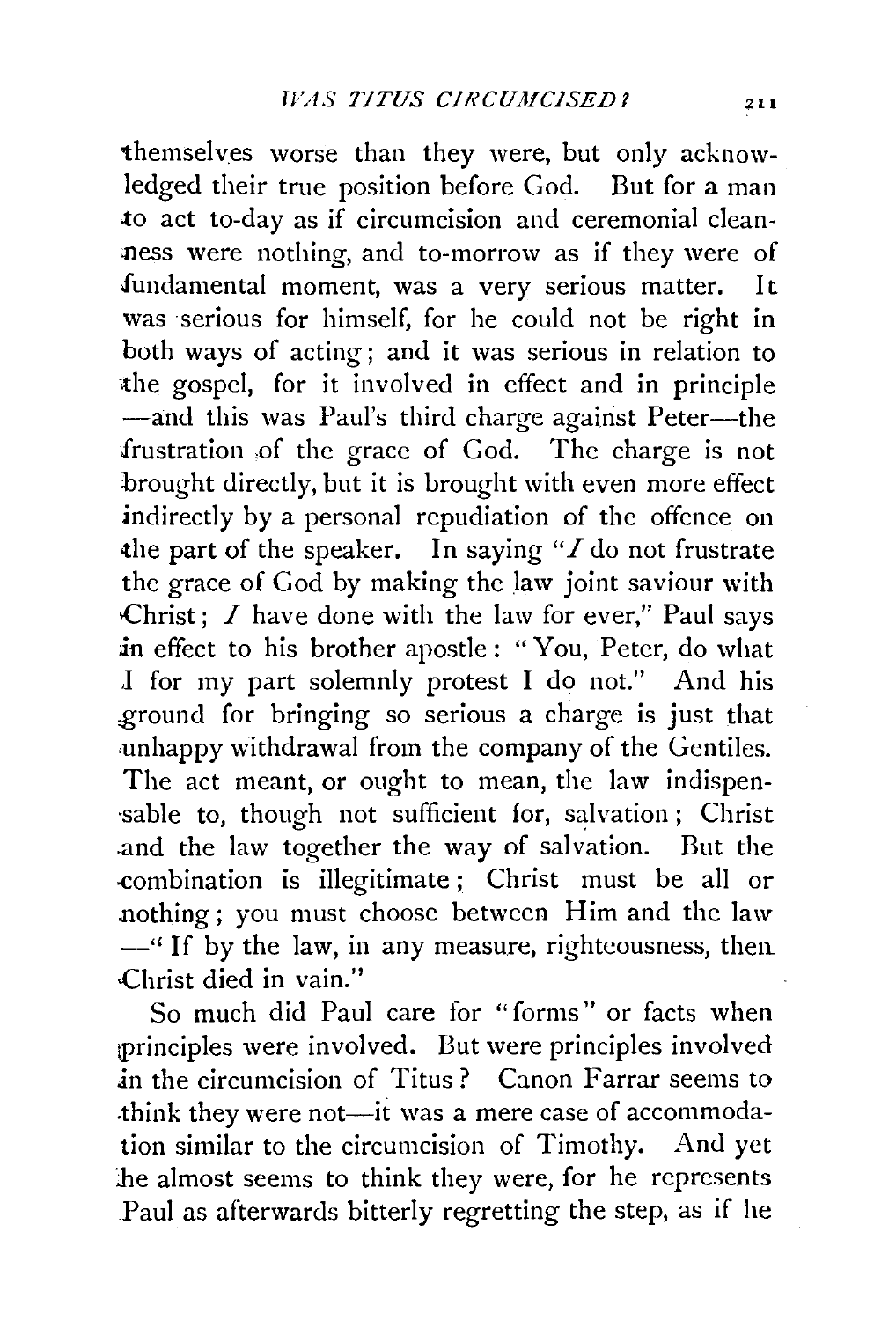regarded it as a great mistake. A great mistake it certainly would have been, which we can hardly conceive being committed by a man so quick to discern when important interests were involved, and so resolute in his attitude in such cases, though ever ready to yield in affairs of subordinate consequence in obedience, to considerations of Christian wisdom and charity. In the account which he gives of Paul's conduct on this. critical occasion, Canon Farrar seems to us unconsciously to transform the Apostle of the Gentiles into· a Peter or a Barnabas - soft-hearted, good-natured, generous men both ; men of excellent amiable character, only not Pauls; more amiable, perhaps, than Paul, but far less firm, fearless, and forceful ; wanting his "passion for the absolute," to which is owing at: once the logical thoroughness of Paulinism as a theoretical system, and the uncompromising heroic defence by Paul of Christian universalism; that is, of a Christianity independent of Judaism. In our view, only a Barnabas-like character could have acted as Paul is. supposed to have acted in the case of Titus. For if ever there was an occasion for being unyielding it was. then. It was a crisis in which all depended on there being one man who knew his own mind, and meant to adhere to it. For in the Christian community at Jerusalem at that crisis there was hardly anywhere, savein Paul's mind, a clear understanding of the situation. There was no hostility against his views except among the false brethren who smuggled themselves. in, but neither was there decided sympathy, based on principle and intelligent conviction, but rather a general confusion of mind, and consequent readiness to be led..

 $\cdot$  A phrase used by Sabatier in his admirable work, *L'Apôtre Paul.*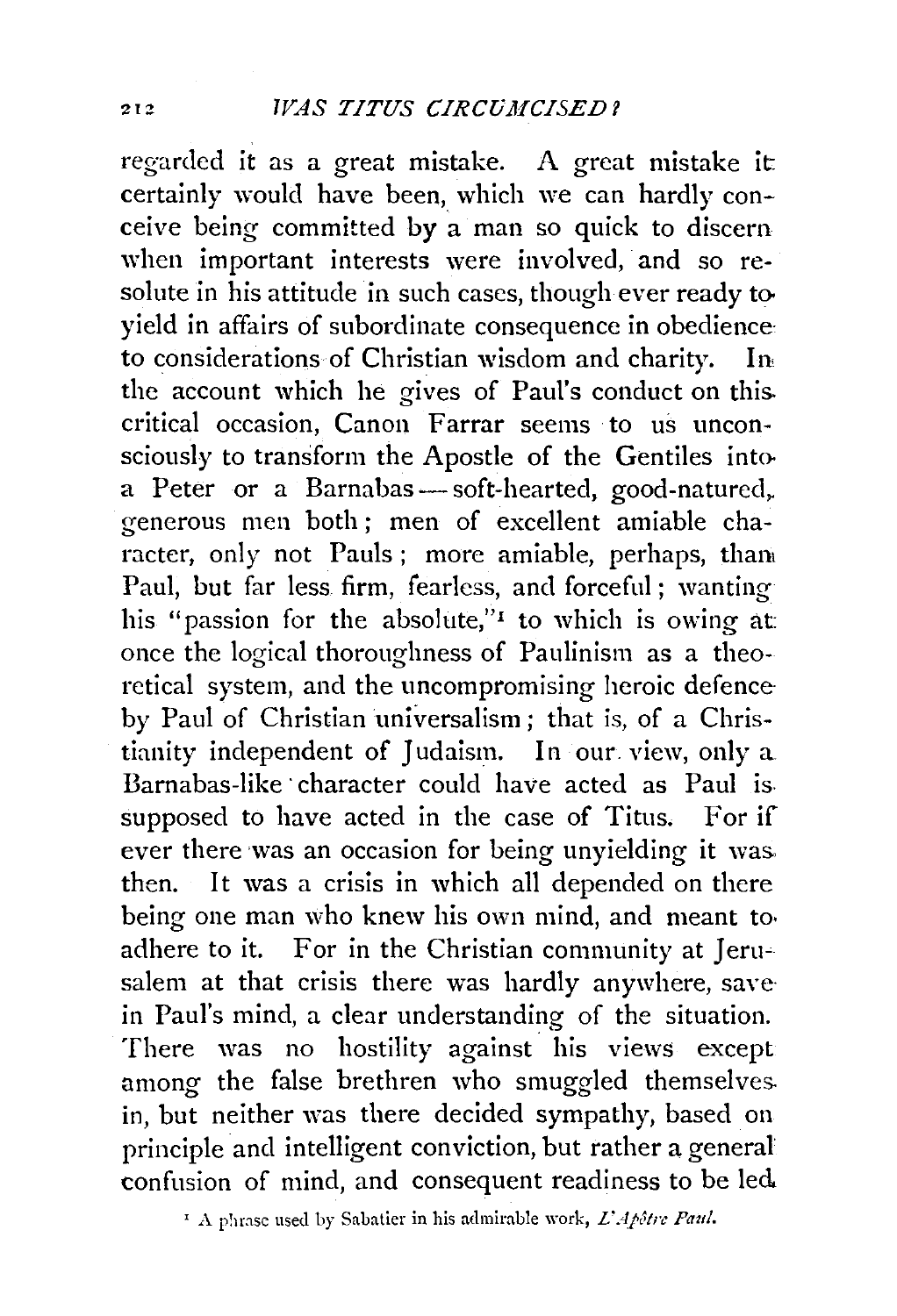by any one who had no doubt as to the right way. That leader they found in Paul; who conducted the Church into the path of Christian liberty from the law, .and who took the best way of exhibiting to the Church the nature of Christianity, "the truth of the Gospel," by insisting that Titus should be recognized as a brother, though uncircumcised. It is to overlook entirely the difference between a great crisis and an ·ordinary occasion for the exercise of Christian pru- ·dence to class together the cases of Titus and Timothy. We are happy to be able to support this statement by the weighty authority of Pfleiderer, who, in his able .and important work on Paulinism, refers to the topic in a chapter on the Acts of the Apostles, designed to defend the good faith of the writer as one who honestly used the sources of information at his command, against the charge of deliberate invention in the interest of a theological tendency brought by Baur and Zeller, and others members of the Tübingen critical school. Pflei-·(lerer remarks: "Inventions in the interest of tendency have been discovered in the repeated instances in which Paul, according to the Acts, accommodates him self to the law and custom of the Jews. But here it ·ought first to be shewn that these cases could not be historical. When appeal is made to Paul's refusal to comply with the suggestion to circumcise Titus, in -order to prove the unhistorical character of the circumcision of Timothy, a twofold difference between the two cases is overlooked. Titus was a purely heathen Christian ; Timothy, as son of a Jewish mother, by birth half a Jew; and, what is more important, in the case of Titus the matter on hand was by a decisive example to guard the principle of the freedom from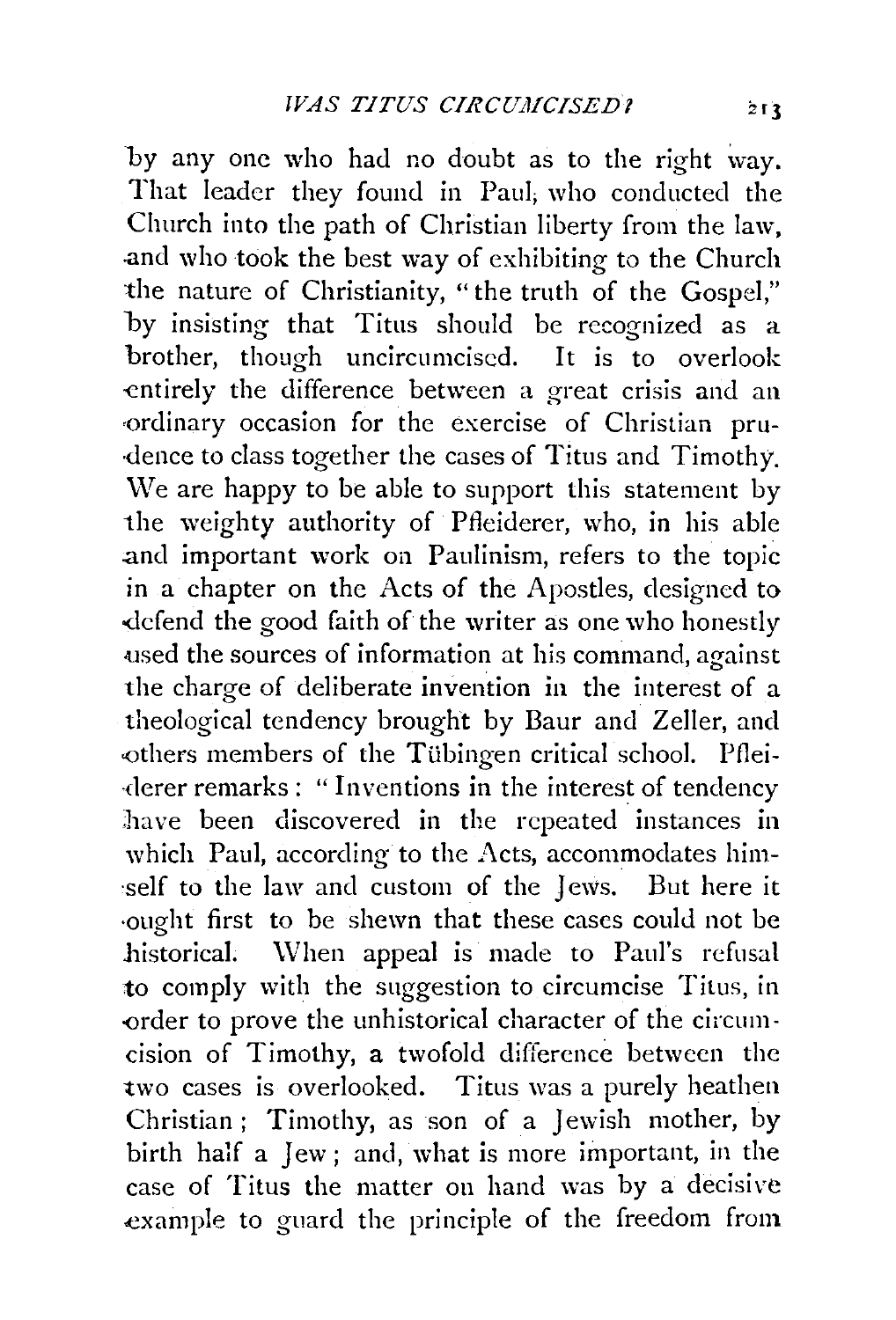the law of heathen Christians ; in the case of Timothy;. on the other hand, there was not only no ground of that kind for the strict carrying out of the Antinomian. principle, but such strictness would have been suicidal,. because the offence given to the Jews by the presence of an uncircumcised half- Jewish companion to the Apostle in his missionary work would have everywhere: acted as a hindrance." 1

The foregoing are the principal grounds on which: we venture to call in question the views expressed by Canon Farrar, in his valuable work, on the subject of this paper. We have said nothing of the various readings in the fifth verse, because these, as is generally admitted, do not bear decisively on the question in dispute. We may remark, however, that the retention of the words ols ou<sup>5</sup> seems favoured by the rule: the more difficult reading is to be preferred. For the omission of the words does certainly lighten the difficulty of construing the sentence, as we then get the grammatically simple statement : " But on account of false brethren we yielded for an hour that the truth of the gospel might abide permanently with you;"' whereas, retaining the two disputed words, the sentence. begun in Verse 4 is broken off in the middle, and we: can only guess what the writer meant to say. It was. thus, as is well known, that Tertullian understood the: passage, his idea being that Paul did yield to the false brethren, deeming a momentary concession the way to. permanent victory. It was an ingenious construction. put upon a reading of the text, in favour of which he was biassed by his Antimarcionite animus. Marcion read verse 5 with the *ols ov*δε retained, and turned it to-

<sup>1</sup> Paulinismus, pp. 507-8.